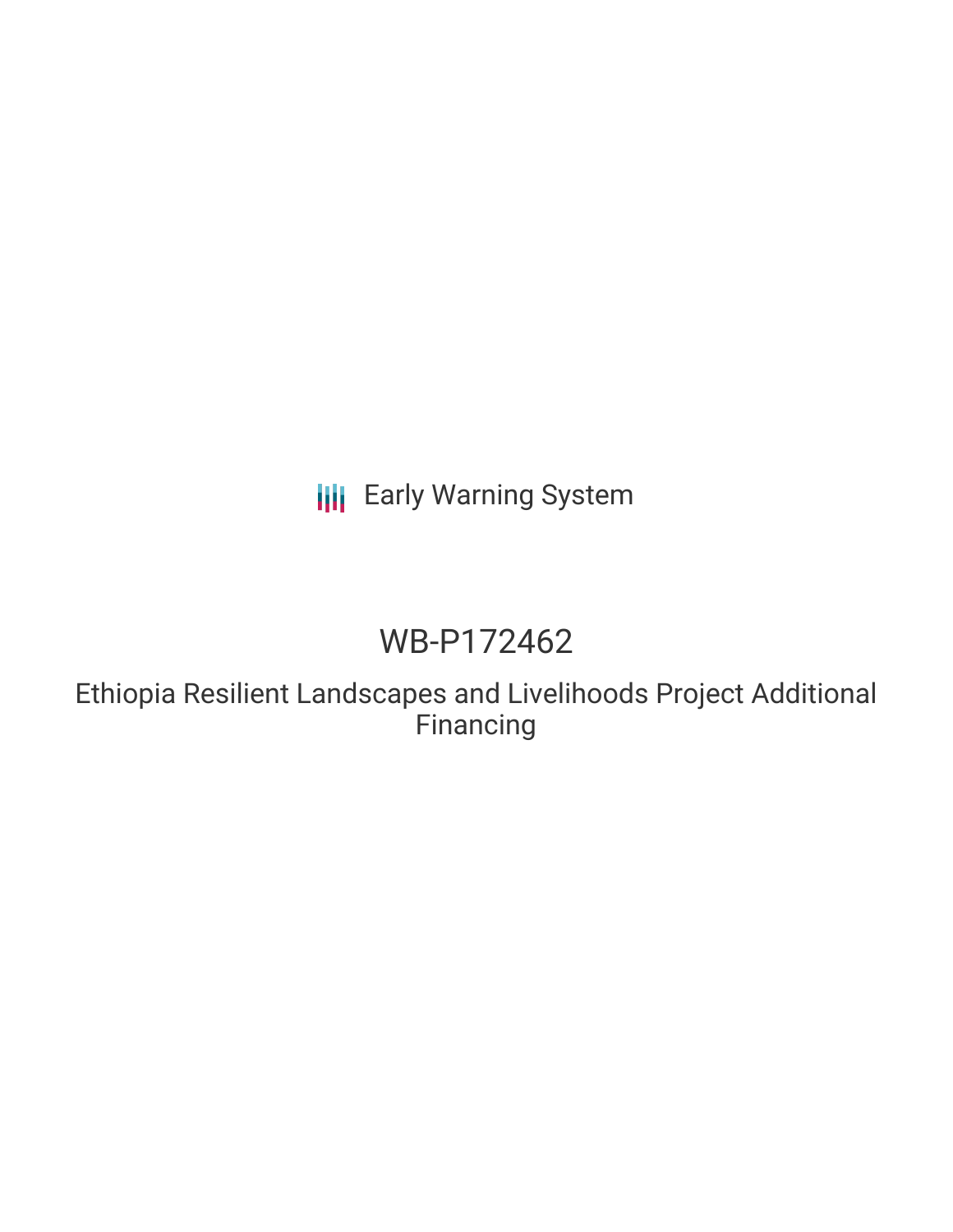

#### **Quick Facts**

| <b>Countries</b>               | Ethiopia                                     |
|--------------------------------|----------------------------------------------|
| <b>Financial Institutions</b>  | World Bank (WB)                              |
| <b>Status</b>                  | Proposed                                     |
| <b>Bank Risk Rating</b>        |                                              |
| <b>Voting Date</b>             | 2020-02-28                                   |
| <b>Borrower</b>                | Ministry of Finance, Ministry of Agriculture |
| <b>Sectors</b>                 | Agriculture and Forestry                     |
| <b>Investment Amount (USD)</b> | \$13.00 million                              |
| <b>Project Cost (USD)</b>      | \$13.00 million                              |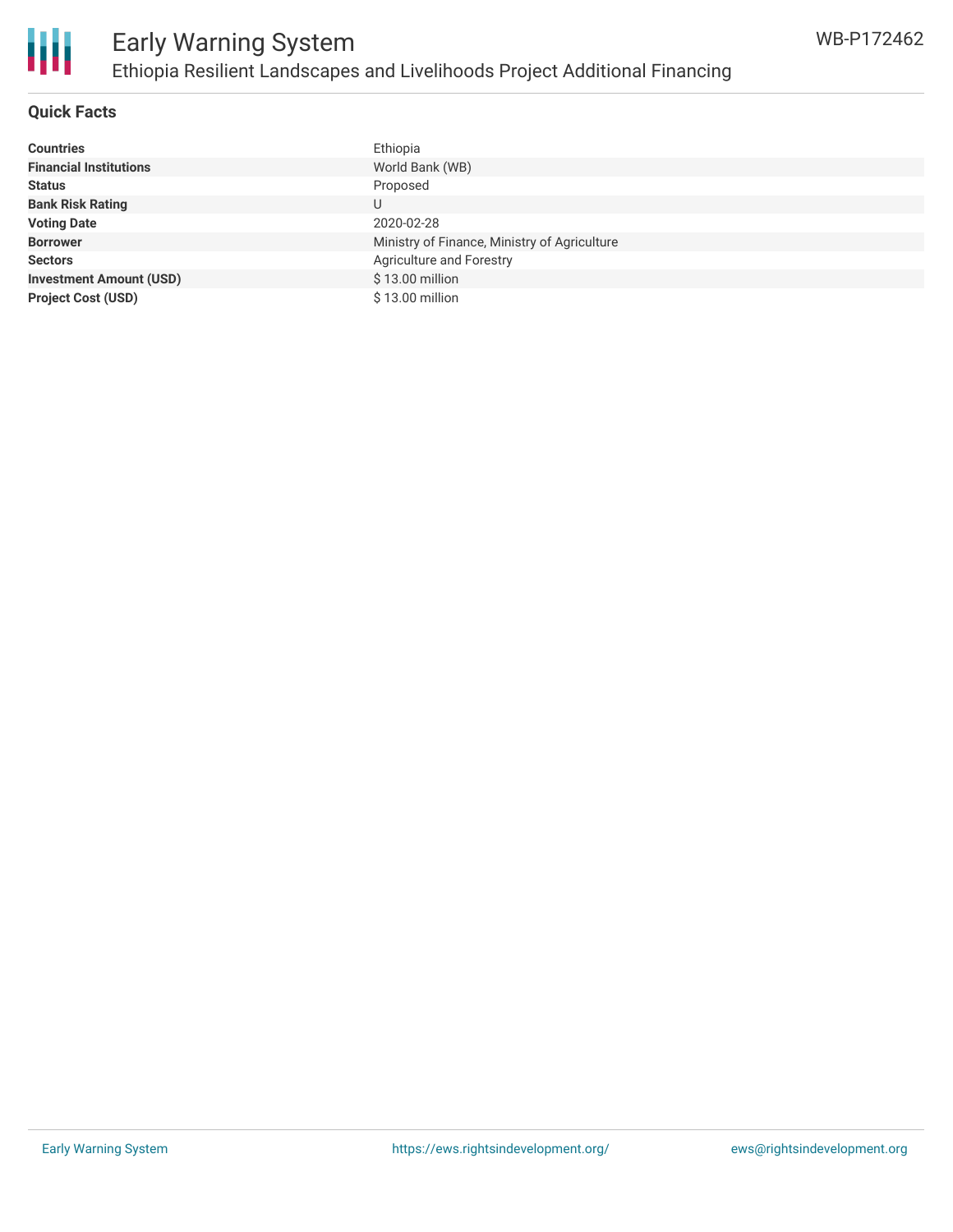

#### **Project Description**

The Proposed Development Objective is to improve climate resilience, land productivity and carbon storage, and increase access to diversified livelihood activities in selected rural watersheds.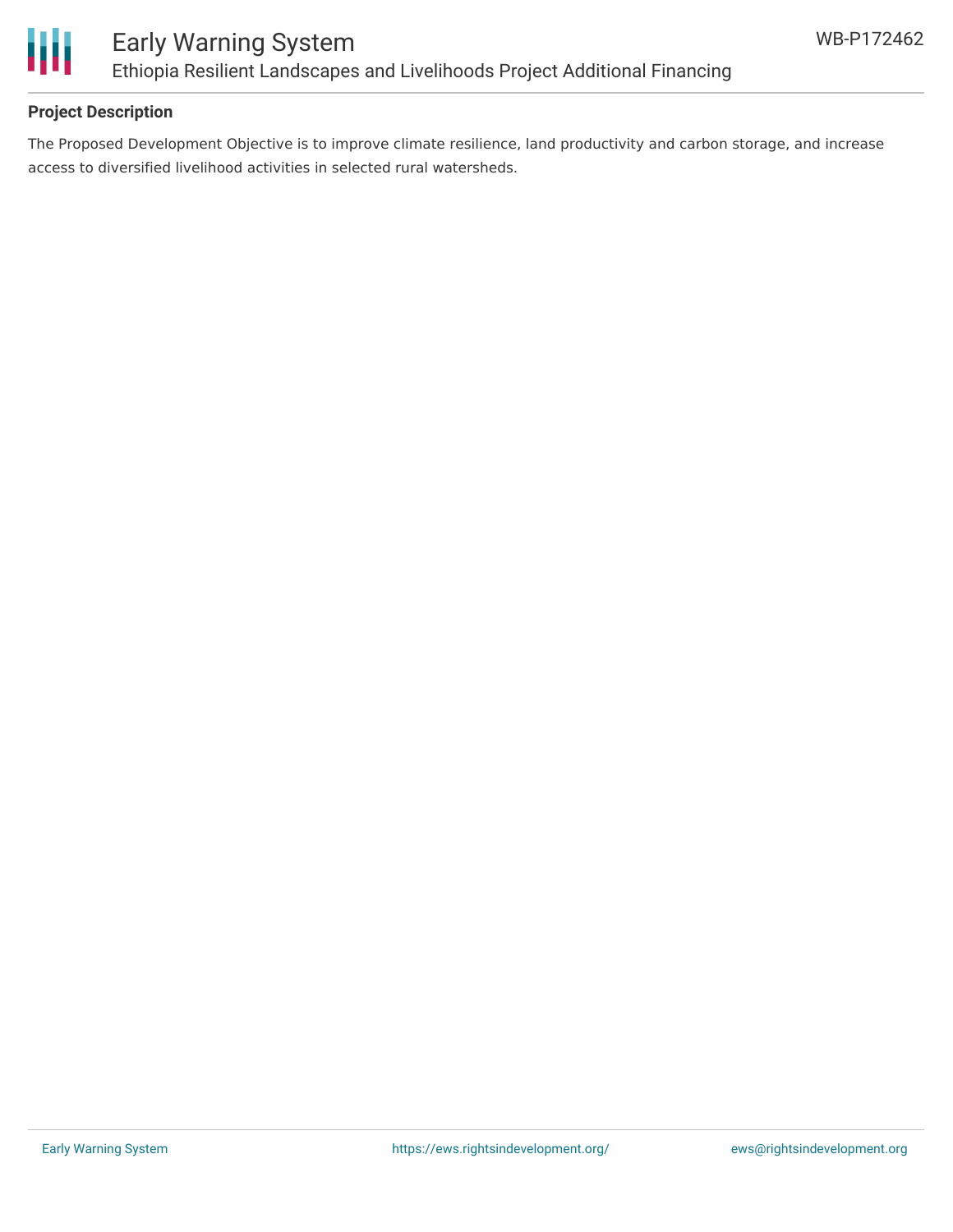

## Early Warning System Ethiopia Resilient Landscapes and Livelihoods Project Additional Financing

#### **Investment Description**

World Bank (WB)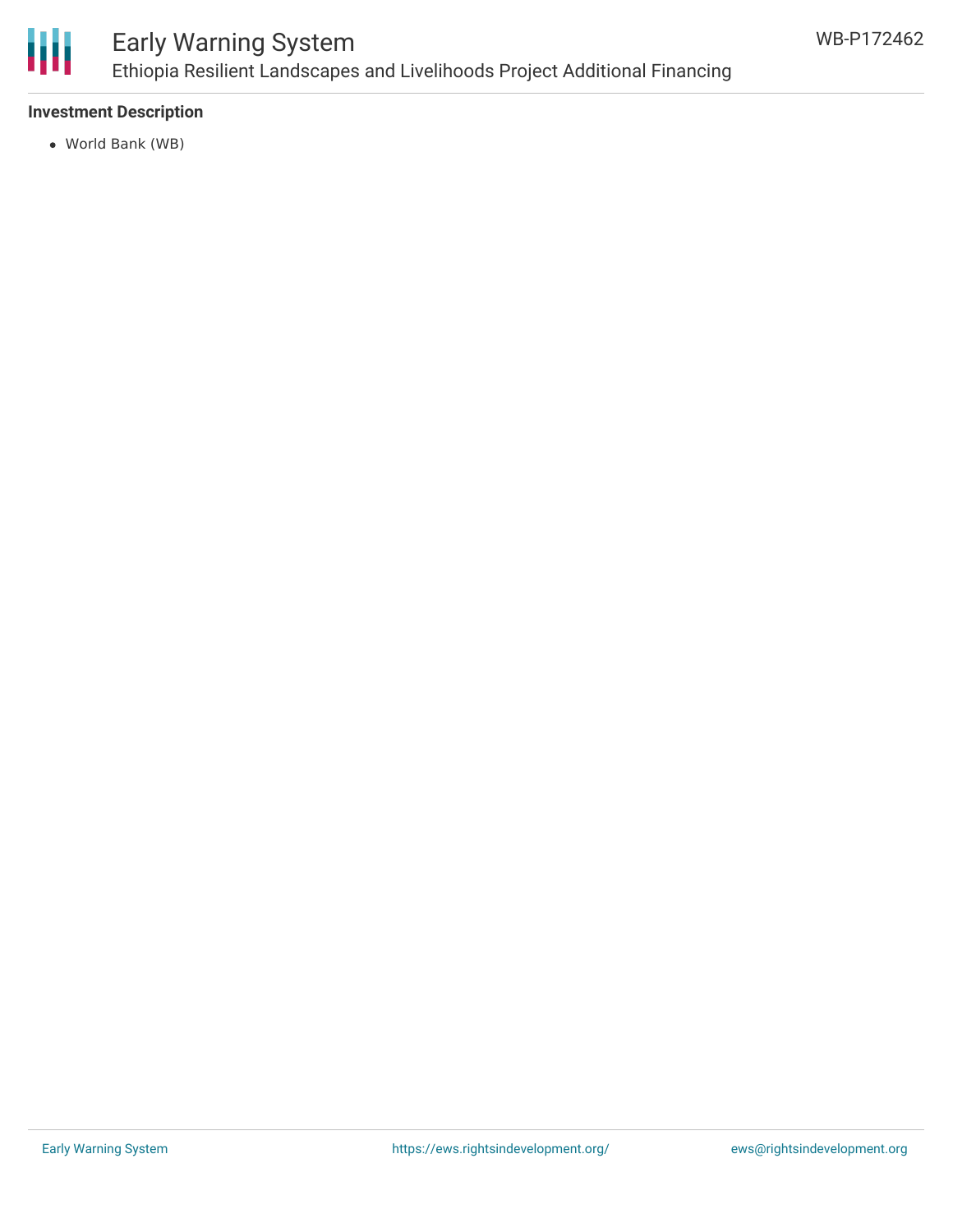

#### **Contact Information**

Ministry of Finance Fisseha Aberra Director, International Financial Institutions Cooperation D faberrak@gmail.com

ACCOUNTABILITY MECHANISM OF WORLD BANK

The World Bank Inspection Panel is the independent complaint mechanism and fact-finding body for people who believe they are likely to be, or have been, adversely affected by a World Bank-financed project. If you submit a complaint to the Inspection Panel, they may investigate to assess whether the World Bank is following its own policies and procedures for preventing harm to people or the environment. You can contact the Inspection Panel or submit a complaint by emailing ipanel@worldbank.org. You can learn more about the Inspection Panel and how to file a complaint at:

http://ewebapps.worldbank.org/apps/ip/Pages/Home.aspx.